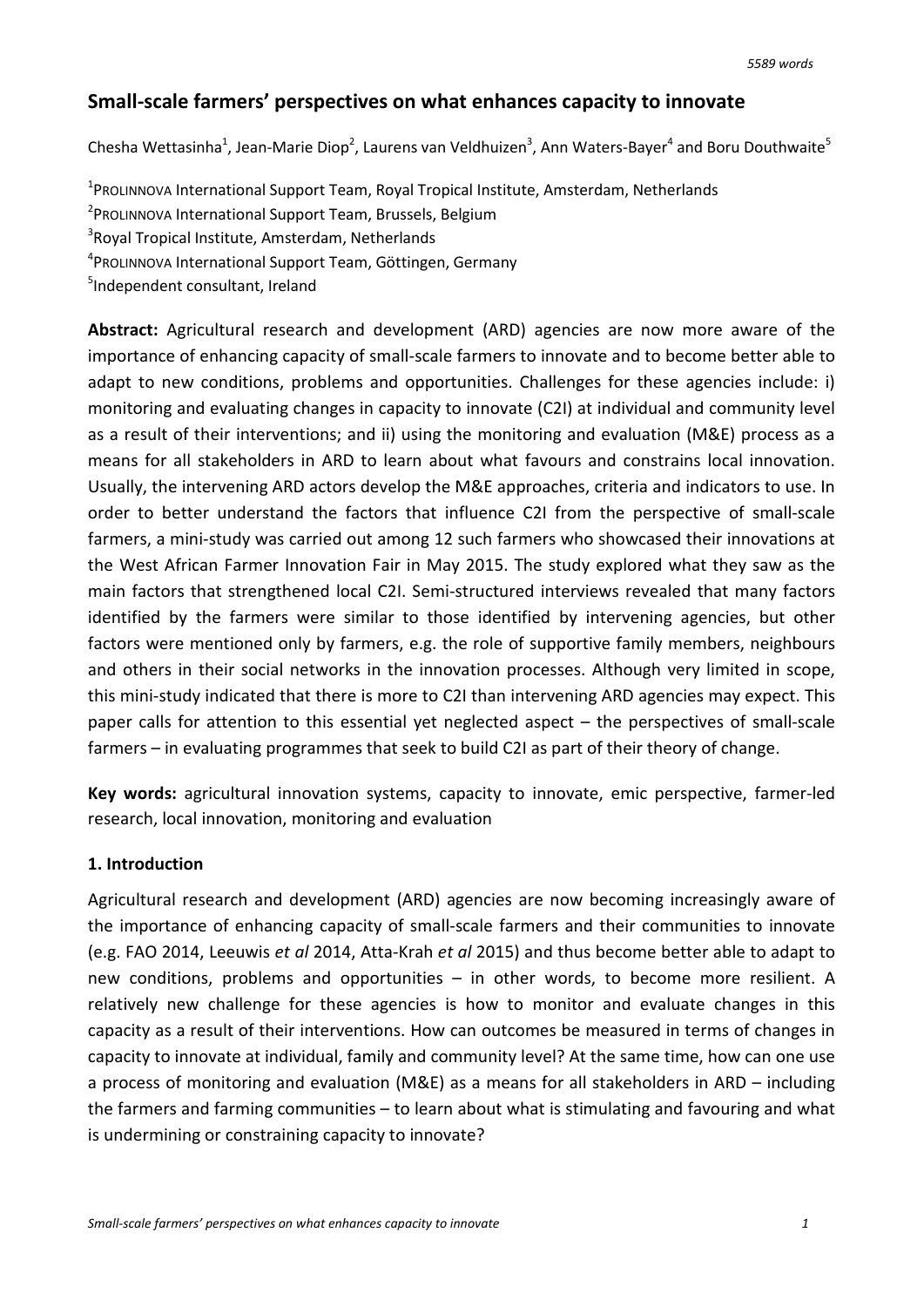Developing relevant M&E approaches, methods and tools starts with clearly defining what C2I entails and what the key factors and parameters are that enhance or influence this C2I, in order to identify key indicators around which the M&E could be organised. Three system-oriented research programmes of the CGIAR group of international agricultural research institutes – Humidtropics, Dryland Systems and Aquatic Agricultural Systems (AAS) – had included enhanced capacity to innovate (C2I) as an intermediate development outcome in their respective theories of changes. Leeuwis *et al* (2014) therefore attempted to define C2I from the perspective of these research programmes, drawing on the work of a range of stakeholders, including civil society organisations. They identified some core capacities at the level of individual stakeholders and further capacities at the level of facilitators of system innovation that, together, would form a system's capacity to innovate. Derived from their definition, the core capacities that contribute to an enhanced C2I at the level of farmers and farming communities would be:

- the capacity to continuously identify and prioritise problems and opportunities in a dynamic systems environment;
- the capacity to take risks, experiment with social and technical options, and assess the tradeoffs that arise from these;
- the capacity to mobilise resources and form effective support coalitions around promising options and visions for the future;
- the capacity to link with others in order to access, share and process relevant information and knowledge in support of the above; and
- the capacity to collaborate and coordinate with others during the above, and achieve effective concerted action.

Leeuwis *et al* (2014) stress that the facilitators of system innovation need to have a conceptual understanding of how change comes about and how to intervene effectively in order to enhance a system's C2I. They were looking at the capacity of a larger innovation system – involving not only farmers and farming communities but also other actors in research, extension, private sector and government administration. Based on this view of core capacities that need to be strengthened, the CGIAR system-oriented research programmes began to design how they would measure changes in C2I within an innovation system.

This entry into designing an M&E system comes from the perspective of those seeking to facilitate innovation at a fairly high level of an agricultural innovation system. The international network PROLINNOVA [\(www.prolinnova.net\)](http://www.prolinnova.net/) focuses on farmers at the grassroots level who are developing their own innovations – their own locally new and better ways of farming and managing natural resources – not because they are "pushed" by a project or by research or extension staff but rather on their own initiative, drawing on their own creativity in combining information and ideas from multiple sources, including their own ideas. In this approach to promoting innovation, the innovators are not primarily those who adopt what outsiders are instructing them to do. The C2I lies not only in the 2.5% of the farming population called "innovators" in Roger's (1962) influential model on diffusion of innovations but rather, to differing degrees, among all farmers in the course of their "performance" (Richards 1989) in day-to-day farming. They innovate for a variety of reasons and differ from each other, depending on their situation, needs and opportunities, and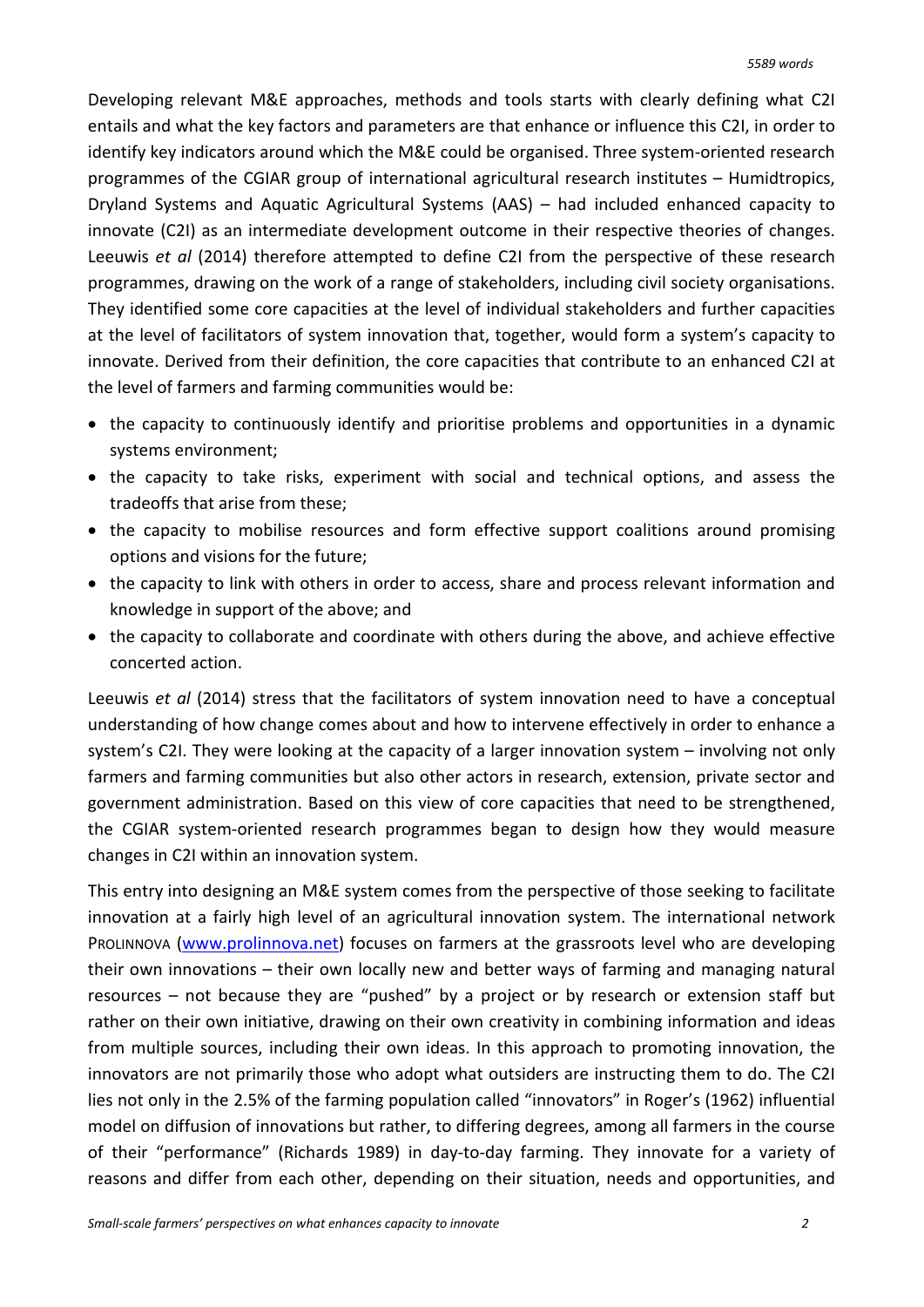can be divided into several categories on this basis (see Box 1 for a categorisation developed by the authors of this paper). PROLINNOVA seeks to recognise and enhance C2I in all farmers – also the very poor – and to help farmers "perform" better through improved communication with each other and with outside actors and through greater self-confidence to take and keep the lead in participatory research and development.

#### **Box 1: Which farmers innovate and why?**

The work of the PROLINNOVA network and similar initiatives (e.g. in the ISWC, JOLISAA and PFI<sup>[1](#page-2-0)</sup> programmes) and research by anthropologists (e.g. Nielsen 2001) have revealed a wide array of farmer innovators in different socio-economic situations and with different motivations. Some reasons for innovation that have been encountered and have also been articulated by farmers themselves are:

- Innovation out of dire necessity, motivated by extreme poverty, e.g. immigrants who have been allocated heavily eroded land and are struggling to produce something for their family to live on from this land are obliged to innovate (for examples from ISWC, see Reij & Waters-Bayer 2001);
- Innovation out of curiosity or "by accident", often done by small-scale and resource-poor farmers, including women, but not very obvious to outsiders (e.g. Fetien Abay *et al* 2001); in northern Ghana, Tambo (2015) found that 35% of the farmers innovated out of curiosity;
- Innovation to deal with a specific challenge or problem, such as the woman innovator in Kabale, Uganda, who developed a low-cost solution to kill ticks and mites, derived from a leguminous tree that extensionists in the area promoted for improving soil fertility (Critchley & Lutalo 2006);
- Innovation to improve the local economic or ecological situation, such as the numerous farmer innovators encountered by PROLINNOVA who set up backyard botanical gardens to domesticate fastdisappearing wild plant species (Fetien Abay *et al* 2010), or a community in Senegal that set up a system for providing food for poorer families (Agrecol-Afrique 2013);
- Innovation as a pastime these are usually better-off farmers who have the time and money to try new ways of doing things and, because they can afford to take risks, they can innovate in a bigger and more obvious way. For them, innovation is almost a "hobby" or "game". They are perhaps closest to what Rogers (1962) refers to as "innovators".

This categorisation does not mean that individuals or groups that innovate continue doing it for the same reason as when they started. Often, farmers who initially innovated out of dire necessity and managed to improve their livelihoods then started to try out new things simply out of curiosity. Similarly, better-off farmers who can afford to innovate as a pastime, if faced with a challenge, use their innovative capacity to find ways of getting around it. If C2I among farmers has been nurtured and strengthened, exploring new possibilities becomes second nature to them.

As a network trying to recognise and promote endogenous innovation processes in agriculture and to support farmer-led processes of research and development, PROLINNOVA saw a necessity to explore the "insider" perspective of farmers on C2I. How do innovative farmers, groups or communities regard themselves? What do they see as the main attributes of an outstanding local innovator? What do they see as the main factors that favour or constrain their own innovation processes? How do they assess as individuals, groups or communities whether they have become

<span id="page-2-0"></span>1 ISWC: Indigenous Soil and Water Conversation (Reij & Waters-Bayer 2001); JOLISAA: Joint Learning in Innovation Systems in African Agriculture [\(www.jolisaa.net\)](http://www.jolisaa.net/); PFI: Promoting Farmer Innovation (Critchley *et al* 1999).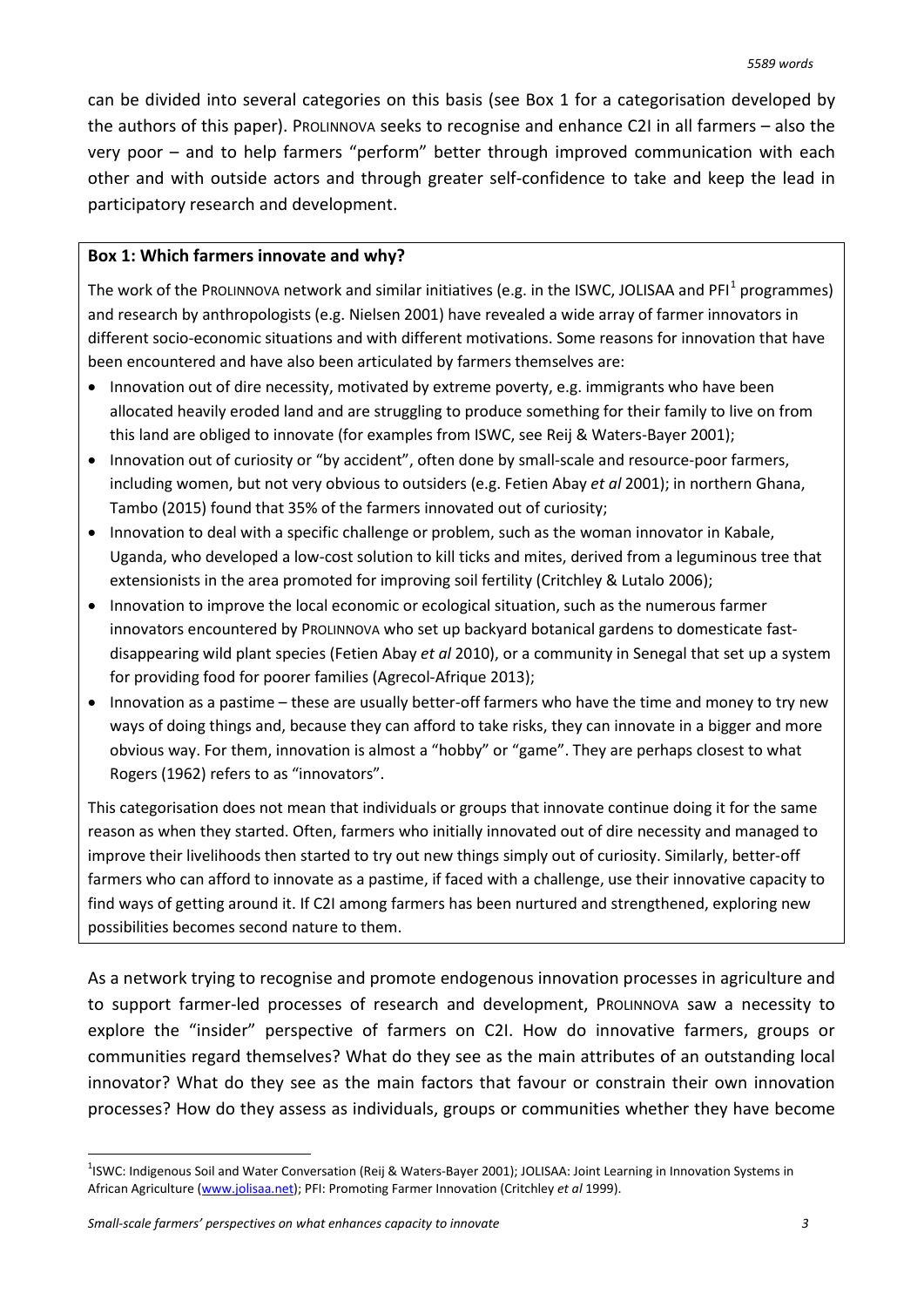stronger in terms of C2I (in whatever way they may express this capacity themselves)? The PROLINNOVA International Secretariat therefore carried out a small pilot study to explore views of small-scale farmers recognised as outstanding innovators in order to find out what factors form and influence local capacity to innovate in their own reality. This mini-study was supported by the CGIAR Research Programme on AAS, with co-funding from McKnight Foundation.

## **2. Pilot study on local perspectives on capacity to innovate**

In May 2015, 50 small-scale farmer innovators from eight countries in West Africa gathered in Ouagadougou, Burkina Faso, to take part in the West African Farmer Innovation Fair. This provided a unique opportunity to start finding out what the elements and factors are that determine local C2I from the perspective of such farmers. Small multistakeholder teams in each country had selected these farmers as being particularly innovative. In the fair, they were able to present and share their innovations, learn from other innovators and interact with professionals in formal ARD, including policymakers, as well as the general public visiting the fair. More information on the fair can be found at [www.fipao.faso-dev.net.](http://www.fipao.faso-dev.net/)

The pilot study was conceived and planned by members of the PROLINNOVA support team based at the International Secretariat in the Netherlands. Given the explorative nature of the study, the team decided to base it on focused semi-structured interviews so as to elicit the views of the farmer innovators on aspects related to local (small-scale farmer) innovation and C2I. The interviews were conducted by a Belgian-Senegalese researcher, a team member with longstanding experience in supporting farmer-led innovation development in Africa. In some cases, he could conduct the interviews in the local language of the farmer innovators; in other cases, he had to work through translators.

Using short descriptions prepared by the fair organisers about each of the 50 farmers selected by national committees to exhibit their innovations at the West African Farmer Innovation Fair, the study team selected 12 innovators for the interviews. It sought as diverse a group as possible in terms of the country of origin, sex and age of the innovator, and type of innovation. It shared its initial selection with members of the national committees for their review. Only in the case of Ghana did the national committee propose an alternative innovator to be interviewed. The farmer innovators selected comprised five women and seven men, who were interviewed in the midst of the fair for 1–2 hours each.

| Table 1: Main characteristics of small-scale farmer innovators interviewed during the West |  |  |  |  |
|--------------------------------------------------------------------------------------------|--|--|--|--|
| <b>African Farmer Innovation Fair</b>                                                      |  |  |  |  |

| No.            | <b>Country of origin</b> | Age | Sex | Innovation presented at fair                                          |  |
|----------------|--------------------------|-----|-----|-----------------------------------------------------------------------|--|
|                | <b>Benin</b>             | 28  |     | Using compost in zaï pits and on broadcast plots (production          |  |
|                |                          |     |     | technique)                                                            |  |
|                | Burkina Faso             | 38  | F   | Biopesticide for vegetable plants (plant treatment product)           |  |
| 3              | Burkina Faso             | 62  | М   | 'Manegre' or cellar or storage silo (technologies for preserving      |  |
|                |                          |     |     | potato, onion and yam)                                                |  |
| $\overline{4}$ | Cameroon                 | 41  | м   | Awareness-raising and facilitation: creating a producers' association |  |
|                |                          |     |     | (institutional innovation)                                            |  |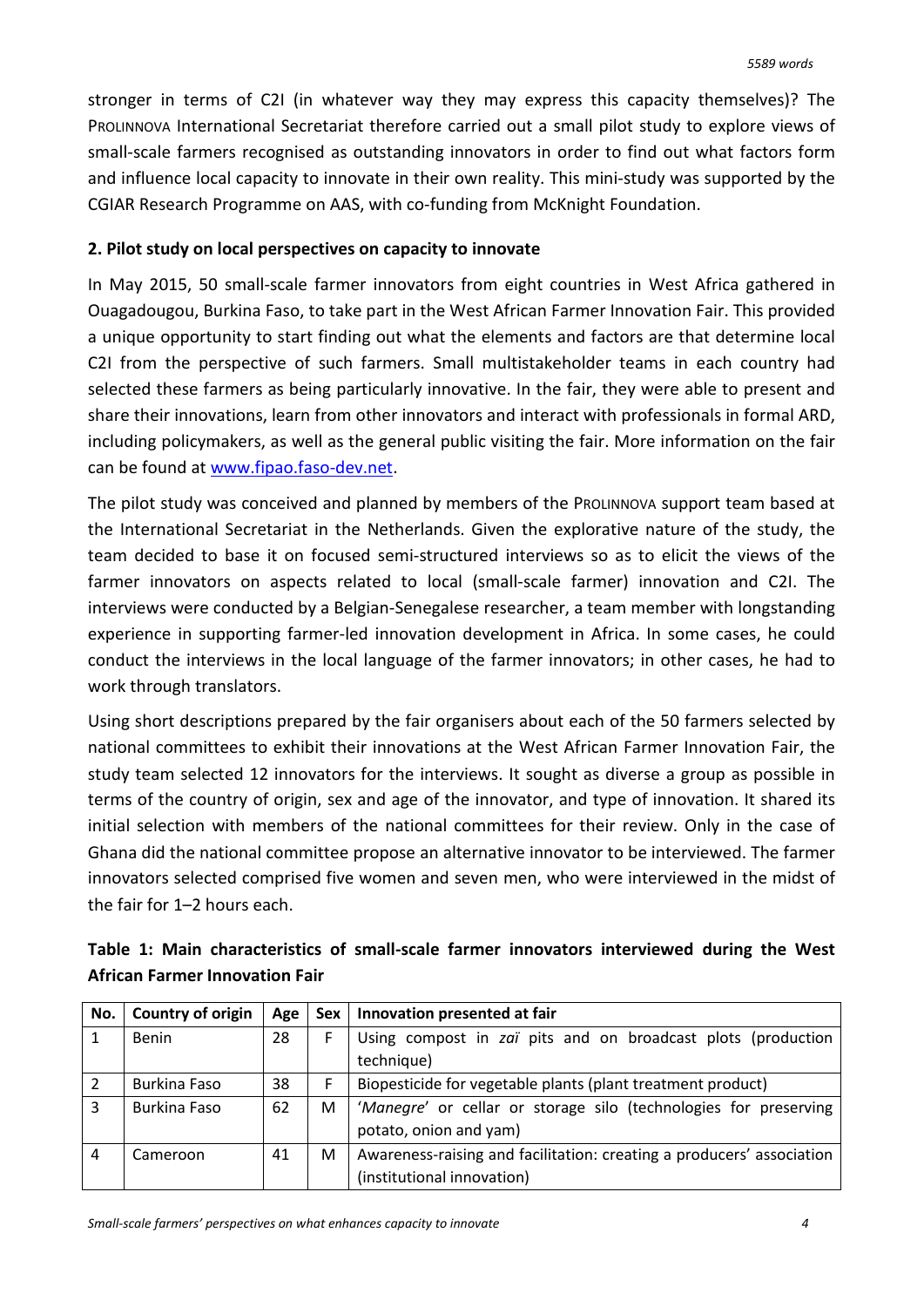| 5  | Ghana   | 54   | М  | Fish feed (production technique)                                     |
|----|---------|------|----|----------------------------------------------------------------------|
| 6  | Mali    | 52   | F. | Biopesticide (plant treatment product)                               |
| 7  | Mali    | 38   | М  | Incubator made of banco, i.e. mud mixed with straw (poultry          |
|    |         |      |    | production technology)                                               |
| 8  | Niger   | 28   | F  | Community radio (communication technique)                            |
| 9  | Niger   | 50   | М  | Clearing aquatic weeds from ponds (natural resource management       |
|    |         |      |    | technique)                                                           |
| 10 | Niger   | 40   | М  | System of rice cultivation outside the irrigation scheme (production |
|    |         |      |    | system)                                                              |
| 11 | Senegal | n.k. | М  | Promoting and transforming family farms (institutional innovation)   |
| 12 | Senegal | n.k. | F  | Processing cashew nuts (production technique)                        |

n.k. = not known

The study team had developed a short interview checklist in French to ensure consistency in terms of the information gathered. The checklist had five central questions, each of which was meant to generate discussions relevant for understanding farmers' views on C2I:

- 1) What are characteristics of a good farmer innovator?
- 2) What supports and facilitates local innovation processes?
- 3) What limits or constrains local innovation?
- 4) What would you recommend to strengthen local innovation processes?
- 5) What would you recommend to address constraints to local innovation?

In the first part of the interview, the farmer was invited to talk about his/her specific innovation (what it is, how it works, what it does and what results it brings) as well as about the process of developing the innovation over the years (why, what, how, when). This was followed by a deeper probing into the farmer's view on his/her C2I (without using this term) and finding out what had helped and/or hindered him/her in the process and what s/he thought could support and facilitate the innovation process. The key question in this regard posed to the innovators was: "What does a farmer innovator need to have in order to be or become a better or more efficient innovator?"

The study team compiled all responses and further comments made by the 12 farmers pertinent to each of the main questions in the checklist and recorded these in tables per farmer and per question. It identified the main issues most frequently mentioned by farmers under each question and, from this listing in descending order of frequency of mention, drew out the views of the farmers related to C2I and their suggestions for enhancing the process of local innovation.

### **3. Findings of the pilot study**

As this was an exploratory study to discover different elements of farmer innovators' perceptions on C2I and involved a very small sample of only 12 farmers, it did not lend itself to quantitative analysis beyond the use of frequency tables. The responses of the farmers are clustered here according to the five central questions mentioned above:

1) *Characteristics of a good farmer innovator.* When describing good farmer innovators, the interviewed farmers referred to personality traits of innovators, their interest and skills in "research", their willingness to share, and their ability to communicate and collaborate with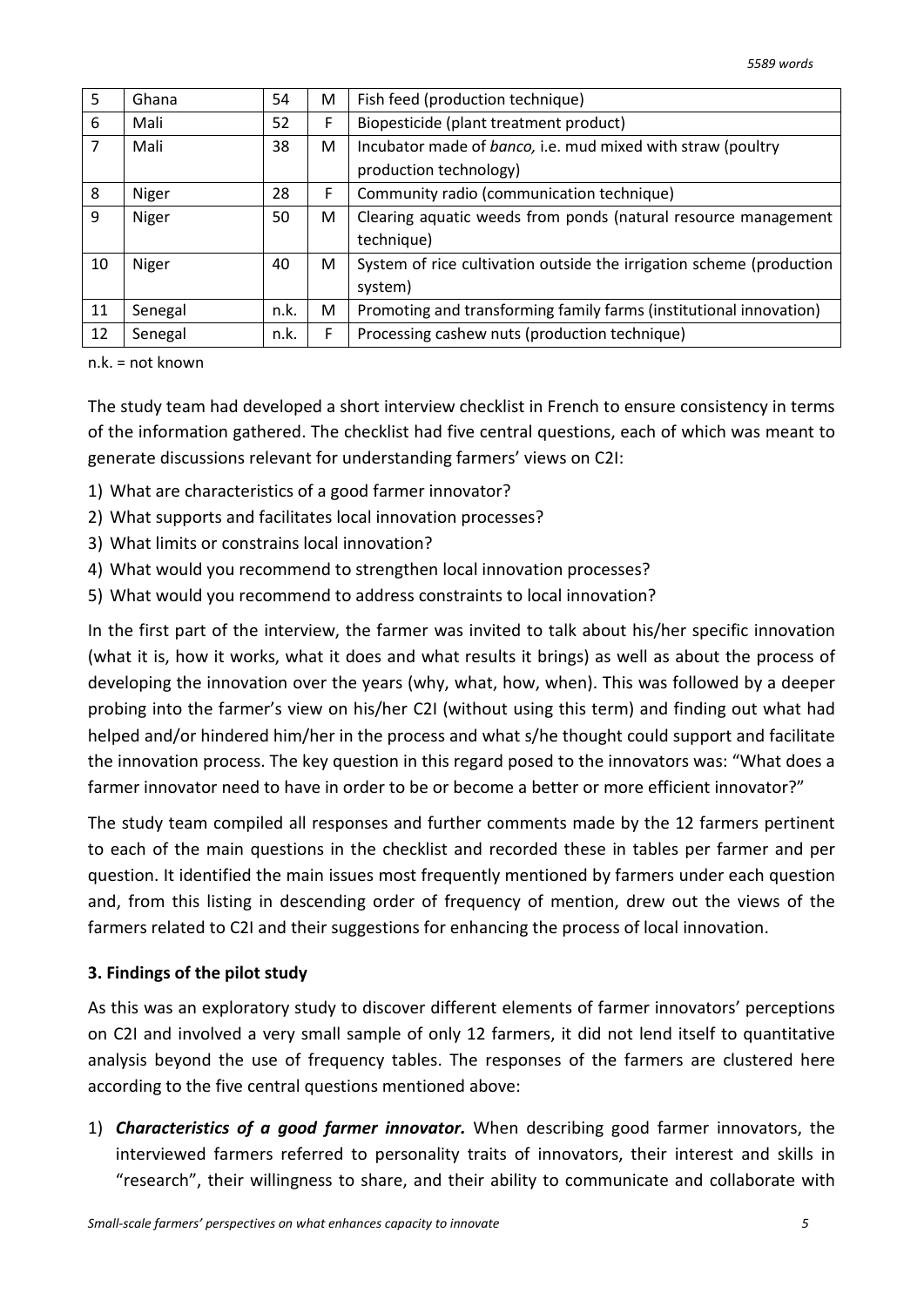others. As indicated in Table 2, they gave importance to personal characteristics that reflected research capacities in terms of analytical skills and the systematic comparison of alternatives, if needed, through experimentation. They emphasised the importance of communication skills for farmers to be able to access new ideas from various sources.

| <b>Key characteristics</b>                                                         | <b>Times mentioned</b> |
|------------------------------------------------------------------------------------|------------------------|
| <b>Personality traits</b>                                                          | 12                     |
| Pro-active, self-confident, persevering                                            | 6                      |
| Desire for continued development in his/her work                                   | 1                      |
| Dares to take risk, not afraid of critics                                          | 4                      |
| <b>Follows intuition</b>                                                           | 1                      |
| Interest and skills in "research"                                                  | 9                      |
| Observation; analysis of problems and options; comparing / weighing alternatives;  | 9                      |
| experimentation; able to link past practice with current conditions                |                        |
| Interest in and capacity to communicate and share                                  | $\overline{z}$         |
| Communicating with and convincing others                                           | 5                      |
| Looking for/accessing new ideas; language capacity to access information           | $\mathfrak z$          |
| <b>Openness and capacity for (facilitating) collaboration</b>                      | 4                      |
| Open to others; collaborating with others to experiment; bringing people together; | 4                      |
| dialogue within family                                                             |                        |

2) *Factors supporting and facilitating local innovation processes.* The responses of the farmers (Table 3) revealed the particular importance they attached to the support received from people in their immediate social networks such as family members, neighbours and cooperative members. They also regarded advice, training and funding from external agencies as important elements of support. They rarely mentioned supportive policies at any level.

**Table 3: Synthesis of farmers' views on key factors supporting local innovation**

| <b>Key factors</b>                                                                  | <b>Times mentioned</b> |
|-------------------------------------------------------------------------------------|------------------------|
| <b>Individual</b>                                                                   | 8                      |
| Own interest, insight, open spirit                                                  |                        |
| Own funds generated from innovation                                                 | 1                      |
| <b>Family</b>                                                                       | 5                      |
| Assistance, encouragement from family members                                       | 5                      |
| <b>Community</b>                                                                    | 9                      |
| Integration in farmers' group; experimentation in a group                           | 2                      |
| Encouragement from neighbours; villagers asking advice                              | 3                      |
| Spread of innovation by cooperative or other villagers                              | $\mathfrak{p}$         |
| Support, encouragement, technical advice by farmer cooperative or group members     | 2                      |
| <b>External agencies</b>                                                            | 20                     |
| Training support; visit by technical staff; advice in organising and managing group | 8                      |
| Recognition by government agency                                                    |                        |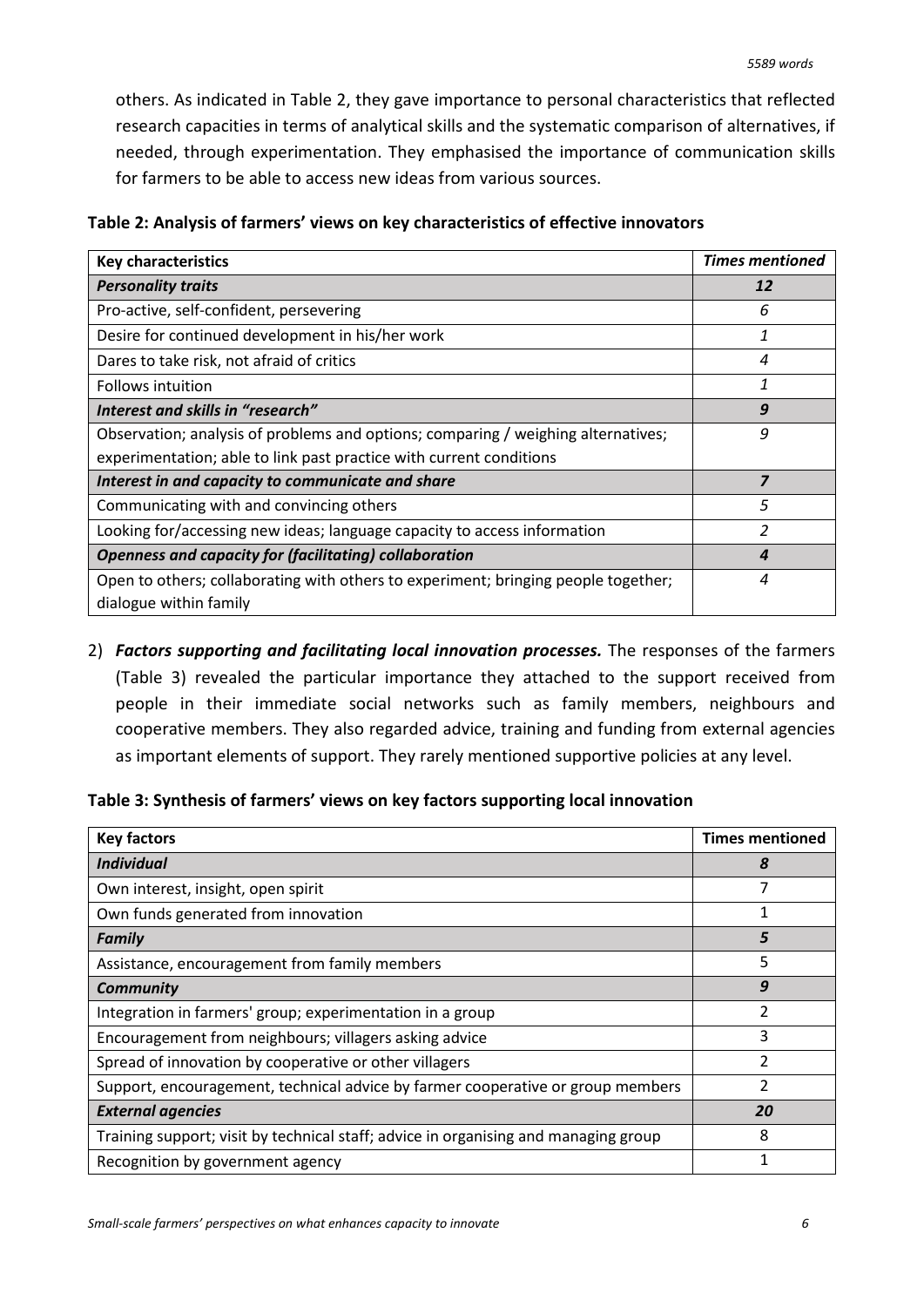| Provision of equipment                                           |  |
|------------------------------------------------------------------|--|
| Funding                                                          |  |
| Participation in innovator fairs; support to increase visibility |  |
| <b>Policies</b>                                                  |  |
| Agriculture and park management policies                         |  |

3) *Factors limiting or constraining local innovation.* As constraints in developing their innovations, the farmers mentioned six main factors, as summarised in Table 4, which were – in descending order of frequency of mention  $-$  i) limited access to resources (land, labour, materials etc); ii) limited access to capital; iii) negative attitude of some external actors such as formal researchers; iv) lack of knowledge and skills such as literacy; v) inability to use certain kinds of equipment; and vi) opposition from parties within the community who feel that local innovation is a threat to their interests and established ways of doing things.

### **Table 4: Synthesis of farmers' views on key factors constraining local innovation**

| <b>Key factors</b>                                                                   | <b>Times mentioned</b> |
|--------------------------------------------------------------------------------------|------------------------|
| <b>Resource-related constraints</b>                                                  | 9                      |
| Access to land; access to other materials required (availability, distance, costs)   | 5                      |
| Lack of labour                                                                       | 2                      |
| Others: protection of plots from animals (fences), rainfall                          | 2                      |
| <b>Funding</b>                                                                       | 6                      |
| Lack of funds; short-term funding only; high bank interest rates                     | 6                      |
| Role and attitude of external agencies                                               | $\overline{z}$         |
| Lack of recognition by researchers; their attitude of superiority; danger of         |                        |
| researchers or other experts hijacking the farmers' innovations                      | 4                      |
| Lack of research support to improve innovation; research support expensive and       |                        |
| risky                                                                                | 2                      |
| Lack of pathways to disseminate innovations                                          | $\mathbf{1}$           |
| <b>Opposing commercial interests</b>                                                 | $\boldsymbol{4}$       |
| Local officials whose vested interests are threatened; opposition from               |                        |
| entrepreneurs who control the market; scarce materials controlled by                 |                        |
| entrepreneurs/middlemen                                                              | 4                      |
| Lack of knowledge or skills                                                          | 4                      |
| Poor mastery of equipment needed for experiments; inability because of illiteracy to |                        |
| monitor and evaluate innovation well; lack of training in various aspects that could |                        |
| improve the process of innovation                                                    | 4                      |
| <b>Community attitude</b>                                                            | 3                      |
| Sabotage by community members; reluctance; group members not following               | 3                      |

4) *Recommendations to strengthen local innovation processes.* As indicated in Table 5, many of the farmers gave high priority to the wider recognition by other development actors that local innovation is relevant for development. They called for changes in project design, M&E, reporting and impact assessment that make space for "genuine" participatory research. They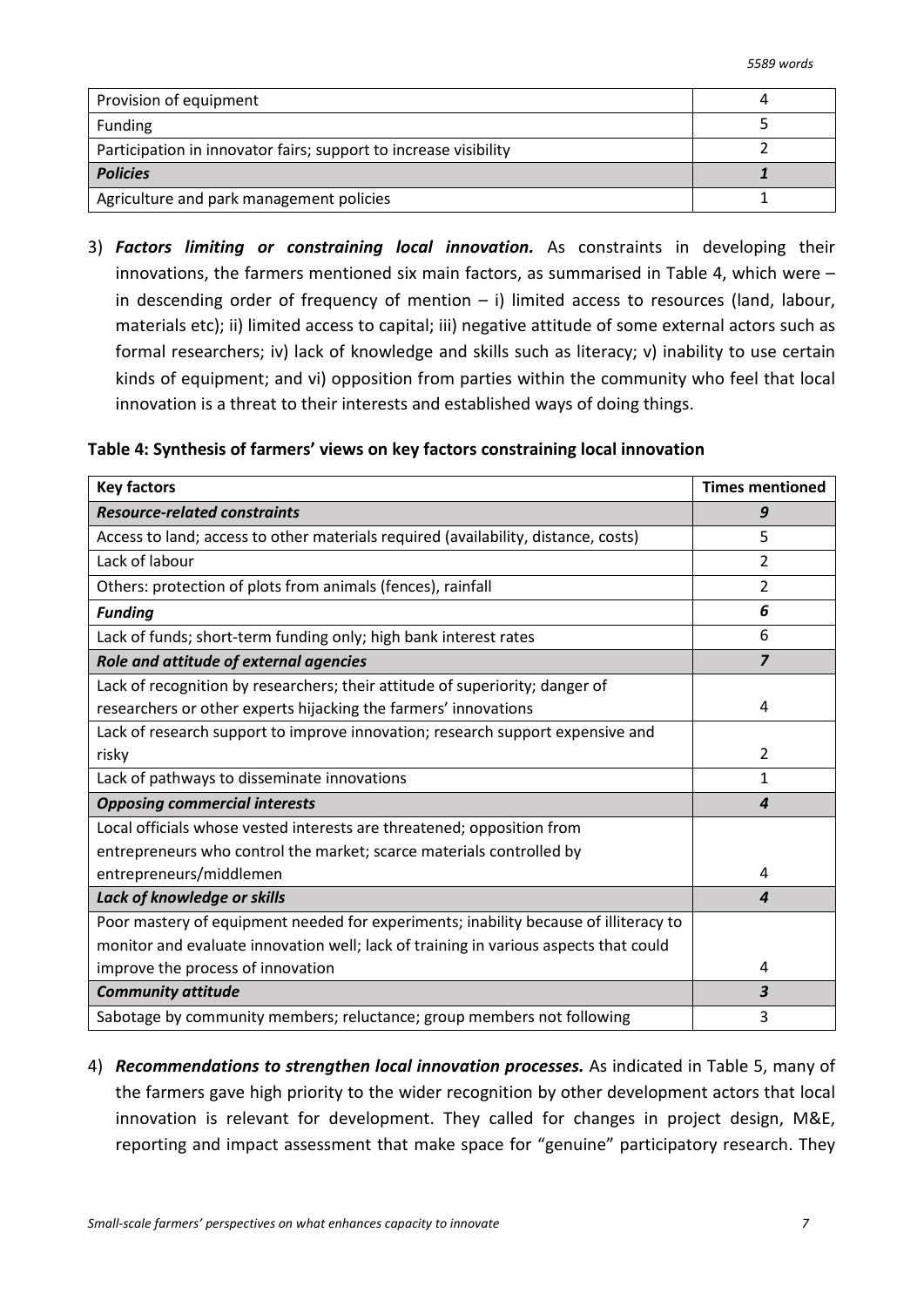mentioned the importance of creating opportunities for learning, sharing and networking such as innovation fairs, exchange visits and training sessions to enhance local innovation.

| Table 5: Synthesis of farmers' recommendations for strengthening local innovation |  |  |  |
|-----------------------------------------------------------------------------------|--|--|--|
|-----------------------------------------------------------------------------------|--|--|--|

| <b>Key recommendations</b>                                                            | <b>Times mentioned</b> |
|---------------------------------------------------------------------------------------|------------------------|
| Promote relevance of local innovation                                                 | 10                     |
| General: Change in mentality of local authorities and leaders to accept local         | 7                      |
| innovation; general promotion of local innovation; local innovation as relevant as    |                        |
| formal research; lobby with donors for promoting local innovation; give recognition   |                        |
| and space to farmer innovators                                                        |                        |
| Specific: Encourage women to innovate; improve documentation of local innovation;     | 3                      |
| involve innovators in schools and in teaching                                         |                        |
| <b>Provide funding</b>                                                                | $\mathbf{1}$           |
| Create funding support for innovators                                                 | 1                      |
| Change role of external agencies                                                      | 6                      |
| Research knowledge should support farmers in the field, all actors to collaborate     |                        |
| with innovators in participatory research                                             | $\overline{2}$         |
| Transparent project design; improved project monitoring and evaluation; correct       |                        |
| reporting; prevent power politics to interfere with development; post-project         |                        |
| assessments built in to measure impacts                                               | 4                      |
| Facilitate access to and sharing of knowledge                                         | 8                      |
| <b>Training</b>                                                                       | $\mathfrak{p}$         |
| Farmer innovation fairs; exchange visits; space for innovators to explain their work; |                        |
| networking between innovators                                                         | 6                      |
| <b>Other</b>                                                                          | $\overline{2}$         |
| Reflection is needed on how to support local innovation and innovators                | 1                      |
| Promote spread and use of specific innovations                                        | 1                      |

5) *Recommendations to address constraints to local innovation.* As can be seen in Table 6, the recommendations of the farmer innovators generally went in the same direction as under point 4 above), but two recommendations stand out: i) removing barriers to accessing the resources (land, labour, transport etc) needed by farmer innovators to carry out their work; and ii) changing the roles of external agents to be truly collaborative and supportive of farmer innovation processes, specifically that researchers should support local innovation processes through engaging in joint research, adding value, and providing training and coaching in relevant topics. In this regard, farmers mentioned the need for training to bring about attitudinal change in external agents so that they can better support local innovation processes.

### **Table 6: Synthesis of farmers' recommendations to address constraints to local innovation**

| <b>Key recommendations</b>                                                            | <b>Times mentioned</b> |
|---------------------------------------------------------------------------------------|------------------------|
| Undertake initiatives to address resource-related constraints                         |                        |
| Use of local transport (not depend on external sources); find ways to get access to   | b                      |
| land; ensure availability of material (e.g. planting material) to continue innovation |                        |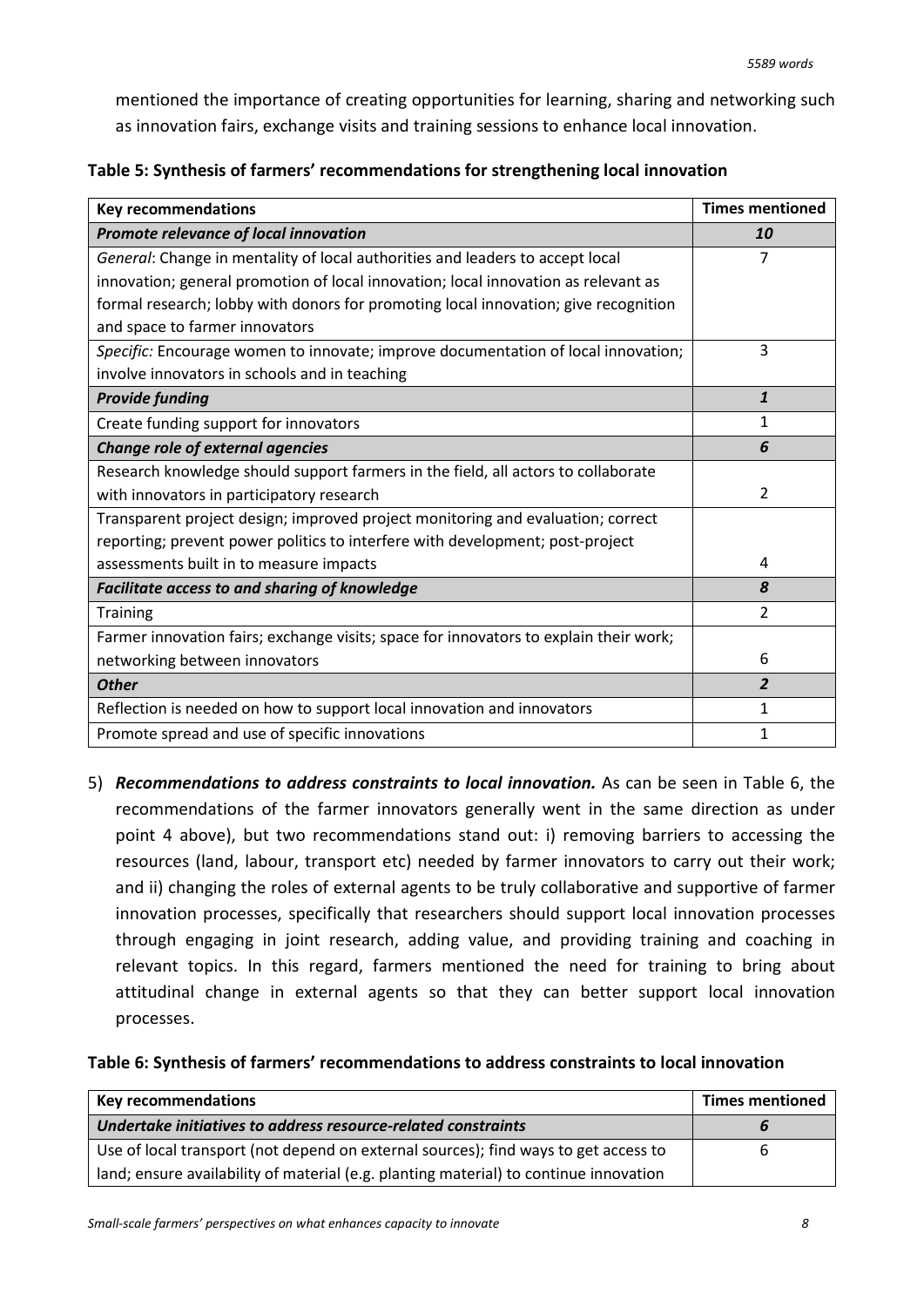| Promote relevance of local innovation                                                 | $\overline{\mathbf{3}}$ |
|---------------------------------------------------------------------------------------|-------------------------|
| Local awareness raising on relevance of local innovation; argue complementarity       | 3                       |
| between local innovation and science-based innovation                                 |                         |
| Give attention to level and form of funding                                           | $\overline{4}$          |
| Government payments to farmer innovators (as given to government extension            | 3                       |
| staff); rewarding innovators when their innovations are widely spread; creating       |                         |
| funding window to support local innovation                                            |                         |
| Funding support preferably in relatively small amounts but for longer periods of      | 1                       |
| time                                                                                  |                         |
| Change role of external agencies                                                      | 9                       |
| Value addition by researchers to local innovation; validation of local innovation for |                         |
| easier spreading by agencies; research results better linked to farmer innovators;    |                         |
| more participatory research                                                           | 4                       |
| More interaction with innovators to address challenges; do not leave innovators to    |                         |
| work in isolation; include farmer innovators in all development strategies            | $\overline{2}$          |
| Training and coaching in financial management; training linked to local innovation to |                         |
| add value                                                                             | $\overline{2}$          |
| Training for researchers and extension agents to open them up for recognising local   |                         |
| innovation and to change their attitude                                               | $\mathbf{1}$            |
| <b>Promote community action</b>                                                       | $\mathbf{1}$            |
| Promote collective action at community level                                          | $\mathbf{1}$            |
| Create enabling legal and policy frameworks                                           | $\overline{2}$          |
| Ensuring intellectual property rights for farmer innovations; legal changes to allow  |                         |
| community radio to operate and be funded by the government                            | $\overline{2}$          |
| <b>Create learning/training opportunities</b>                                         | $\overline{2}$          |
| Learning centres for young farmers interacting with innovators, literacy training     | $\overline{2}$          |

Overall, the farmer innovators referred mostly to local factors that directly influence their work and livelihood. Although they clearly defined how they thought the agricultural support system (making specific mention of extension agents and researchers) could best interact with farmer innovators, they made hardly any reference to the role of government policy. It is quite possible that relevant policies in the area of ARD indeed do not impact on their work, particularly in cases where the state is relatively weak and where formulated policies may not be implemented. In other cases, the farmers may not be aware that certain government policies are in fact partly responsible for the non-supportive behaviour of the ARD professionals they encounter.

### **4. Discussion: implications for M&E to enhance C2I**

The brief study provided some insights into the individual perceptions of outstanding local innovators invited to an international farmer innovation fair. At such an event, the individual farmers are in the limelight and it is natural for them to focus on their particular technologies or niches, although they were asked to reflect on what favoured and constrained their capacity to innovate in a more general sense. Thus, their personal bias should be acknowledged in framing the findings in the discussions on C2I.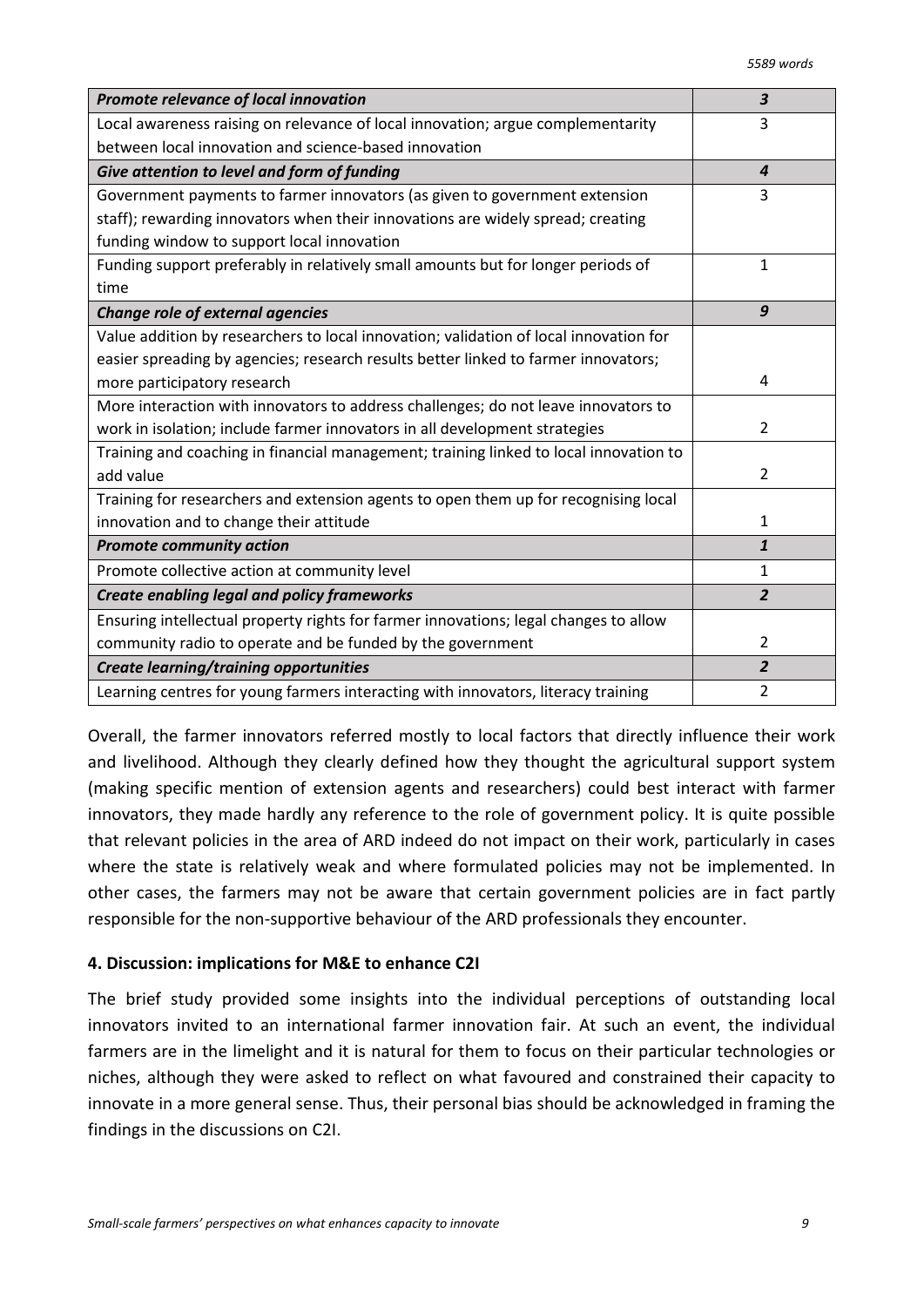However, from the experience of PROLINNOVA partners engaged in longer-term interaction with farmer innovators in their community settings, the discussions in such settings throw light on local innovation also from the perspective of the group or community and refer more to the processes (rather than only the specific technologies) involved in experimentation, innovation and wider sharing. It was more difficult in the setting of a large fair in a country that is foreign (for most of the interviewees) to probe beyond issues related to the outstanding innovations that had been their "entry passes" to the fair.

Nevertheless, the study did reveal what these farmers viewed as being important in terms of favouring C2I at their level. Many of the key factors identified by the farmers that strengthened or constrained local capacity to innovate were similar to the factors that had been previously identified by field-based researchers and development actors, including those in the CGIAR system-oriented research programmes. However, the farmer innovators gave much more attention to the role of experimentation in innovation and acknowledged the role that supportive and appreciative family members, neighbours and others in local social networks played in the local innovation processes.

They also highlighted the importance of access to locally controlled resources to support their innovation processes (including locally controlled innovation funds). They pointed to aspects of their interaction with formal researchers and extension agents that indicate whether or not the local innovation system is functioning well. These aspects included: a) other ARD actors do not ignore local innovators and leave them to work in isolation; b) interaction between innovators and outsiders is in a participatory manner; c) outsiders add value to the innovators' own work, at least by giving scientific validation to what they have developed; d) interaction between research scientists and farmer innovators becomes more frequent and continues to address new challenges; and e) interaction with staff in ARD agencies involves also training and coaching in financial management and in how farmers could derive more value from their local innovations.

The views of the interviewed farmers on what is important in terms of C2I at their level have important implications for programmes seeking to build C2I as part of their theory of change, particularly with regard to areas of interest, criteria and indicators to be taken into account when monitoring and evaluating these programmes. For example, one or more indicators in the M&E might reflect whether resources for experimentation and innovation are locally controlled, as the farmers explicitly highlighted the importance of this.

Nielsen (2001) stresses the anthropological distinction of the etic view (the view from outside) and the emic view: the perspective from inside, in this case, the perspective of farmer innovators themselves. In order to have a balanced picture of how C2I has been and can be enhanced, it would be necessary to seek both the etic and emic views. Moreover, it is quite likely that local perspectives on farmer innovation and on how innovative behaviour reveals itself and has been strengthened are specific to a country or ethnic group (cf. Nielsen 2001). For this reason, attempts to monitor and evaluate C2I always need to seek the internal perspective at the site in question. Moreover, examining the change in capacity together with the farmers and farming communities becomes part of the process of reflecting and learning at that level about the importance of innovation for the community and how different actors at the grassroots level can better play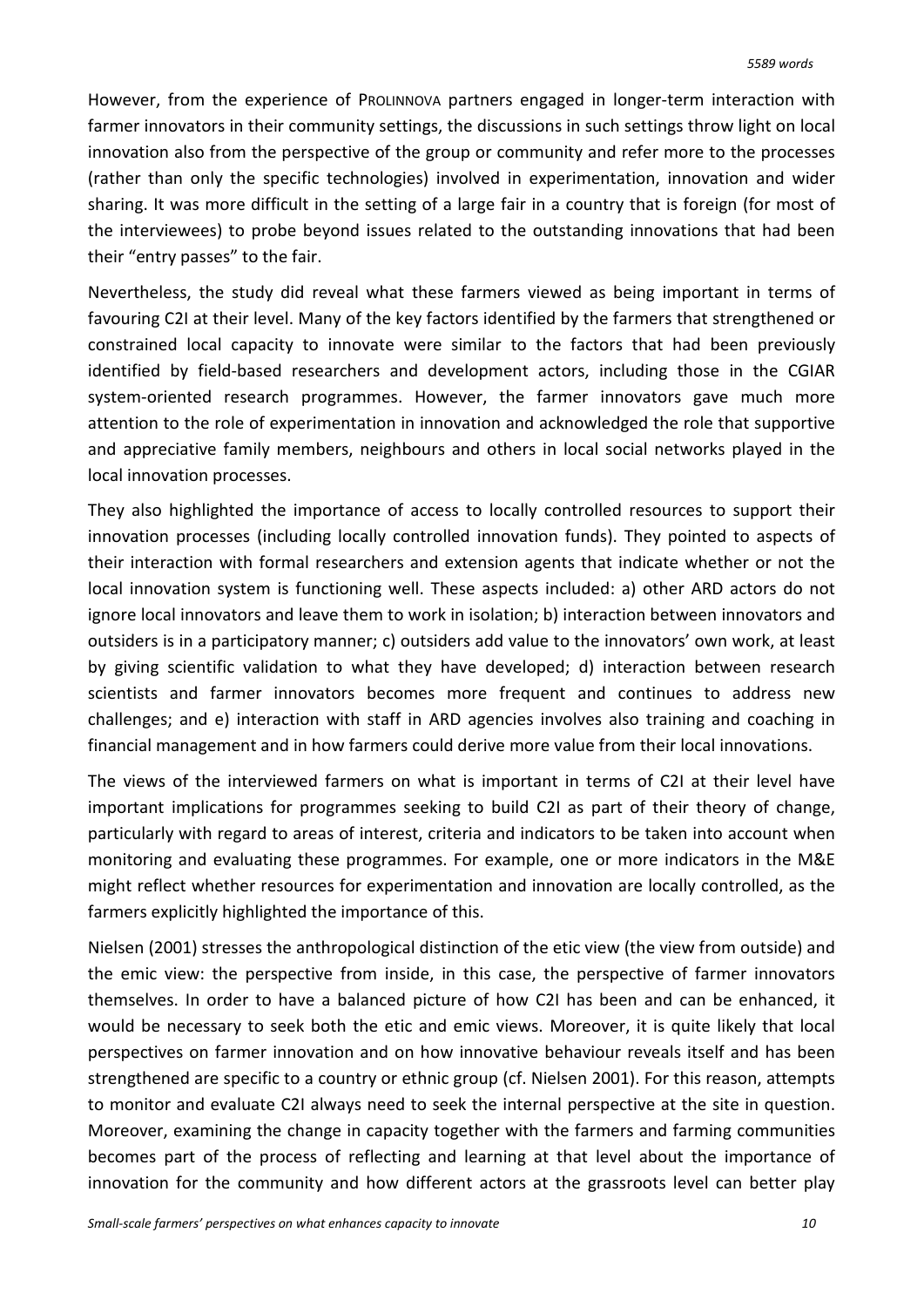their roles in contributing to innovation processes. This reflection process, in itself, can contribute to improving the functioning of the local innovation system.

Programmes seeking to facilitate C2I need to take the diversity among farmer innovators (see Box 1) into account, especially in monitoring C2I. The perceptions of diverse farmer innovators would need to be explored in depth in order to gain a balanced picture of what C2I is and how it can be enhanced and measured. Multiple and mixed methods would need to be applied to capture this diversity and to integrate it into an M&E system. Interviewing 12 outstanding farmer innovators at the West African Farmer Innovation Fair was an initial attempt to harvest an emic perspective. These farmers represented only a part of the diversity of innovators among small-scale farmers in West Africa. Judging by their innovations and the reasons the farmers gave for having developed them, these farmers were mainly in the third and fourth categories of innovators listed in Box 1: those who were innovating to deal with a specific challenge or problem, and those who were innovating to improve the local economic and ecological situation.

The interviews stimulated these individual farmers to reflect on what helped and hindered farmerled innovation processes. Other methods that would stimulate wider, community-based reflection and learning could involve focus-group discussions with self-formed groups of farmer innovators in a given community, plus joint discussions by farmer innovators and other community members on this topic. It would also be possible to ask resource persons in the community to identify different types of farmer innovators in their midst and then to carry out case studies of the innovation pathways and factors that led to the enhanced C2I of these different types of innovators. All of these methods would require that the facilitators of such farmer-led M&E processes are skilled in building rapport with small-scale farmers and their communities, in stimulating discussion and probing, and in finding appropriate spaces to be able to have unhurried conversations with various stakeholders at community level, including women, elderly and youth.

Finally, it should be emphasised that the small study presented in this paper is exploratory work that needs further and deeper investigation. It is simply meant to flag the importance of including farmers' perceptions on C2I in designing relevant M&E systems. The small sample of farmers' perceptions does not allow for specific suggestions as to how such systems should be designed and which indicators could be used. The PROLINNOVA network plans to use this approach and the initial findings to continue to develop a system of monitoring C2I that is inclusive, regarding the perspectives of farmer innovators to be just as important as those of other ARD stakeholders. The network hopes this will contribute to understanding and strengthening C2I at grassroots level.

### **References**

- Agrecol-Afrique. 2013. Caractérisation d'une innovation locale: lutte contre la soudure (insécurité alimentaire cyclique) dans le village de Pout Dagné, arrondissement et communauté rurale de Notto, Région de Thiès. Thiès, Sénégal: Agrecol-Afrique
	- (www.prolinnova.net/sites/default/files/documents/Senegal/2013/gestion\_de\_la\_soudure\_a\_pout \_dagne-ag\_profeis-ccafs.pdf).
- Atta-Krah K, Poire V & Koper E. 2015. Humidtropics, a CGIAR Research Program on Integrated Systems for the Humid Tropics. Tropentag "Management of land use systems for enhanced food security: conflicts, controversies and resolutions", 16–18 September 2015, Berlin, Germany